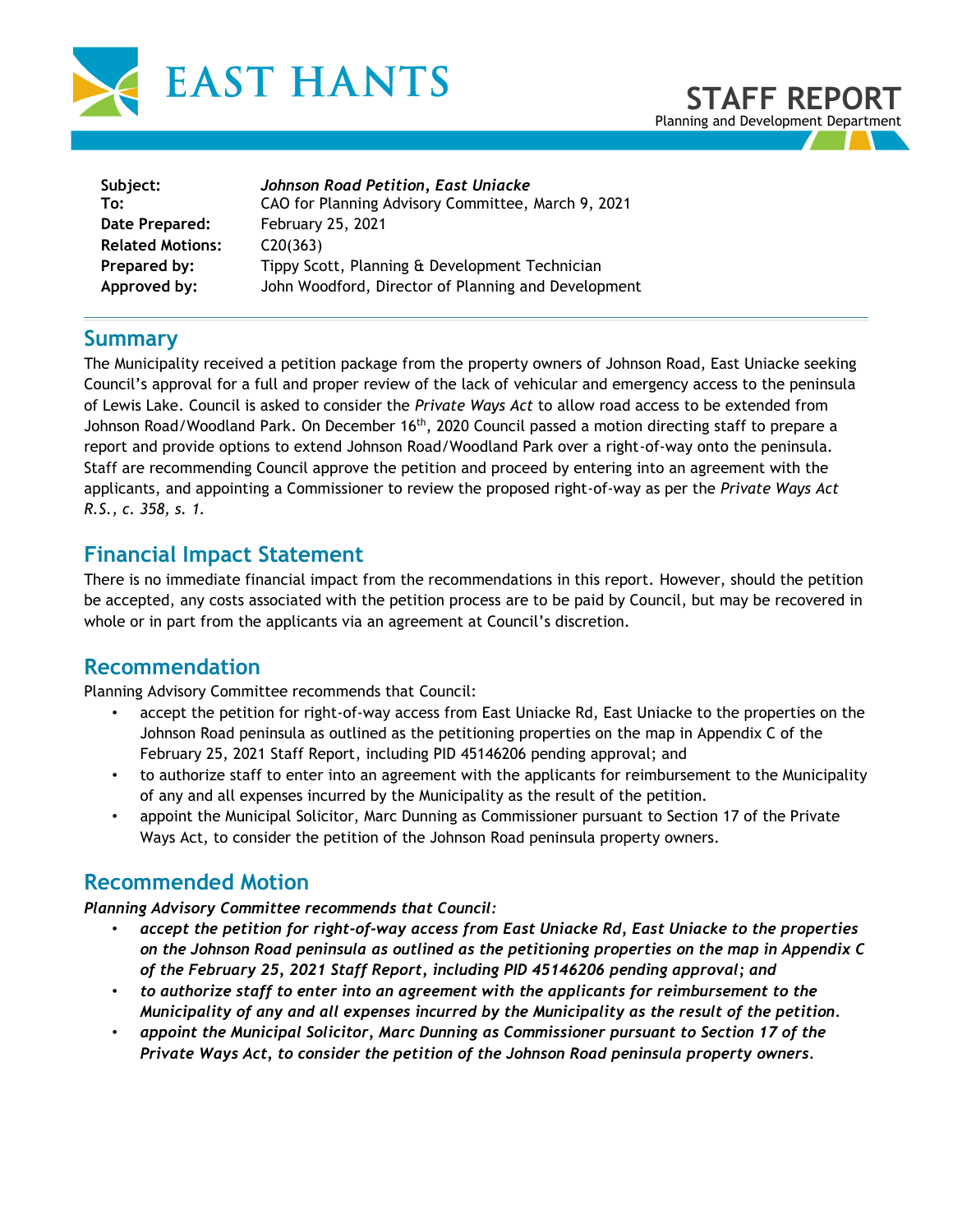## **Background**

On December 2, 2020 the Municipality received a petition package (*see Appendix A*) from the property owners of the Johnson Road peninsula, East Uniacke seeking Council's approval for a full and proper review of the lack of vehicular and emergency access to the peninsula of Lewis Lake. Council is asked to consider Part II of the *Private Ways Act R.S., c. 358, s. 1* (*see Appendix B*) to allow road access to be extended from Johnson Road/Woodland Park. On December 16<sup>th</sup>, 2020 Council passed a motion C20(363) directing staff to prepare a report and provide options to extend Johnson Road/Woodland Park over a right-of-way onto the peninsula. On January 29th, 2021 Staff received a revised petition from the Johnson Road peninsula property owners further refining their request.

The property owners on the Johnson Road peninsula have filed a petition pursuant to Part II of the *Private Ways Act (PWA)* to Council for the laying out of a private way across the following properties:

- 1. PID 45334059 lands of Richard and Karen Long
- 2. PID 45334067 lands of Richard and Karen Long
- 3. PID 45145950 lands of Richard and Karen Long
- 4. PID 45156601 lands of the Woodland Park Property Owners Association

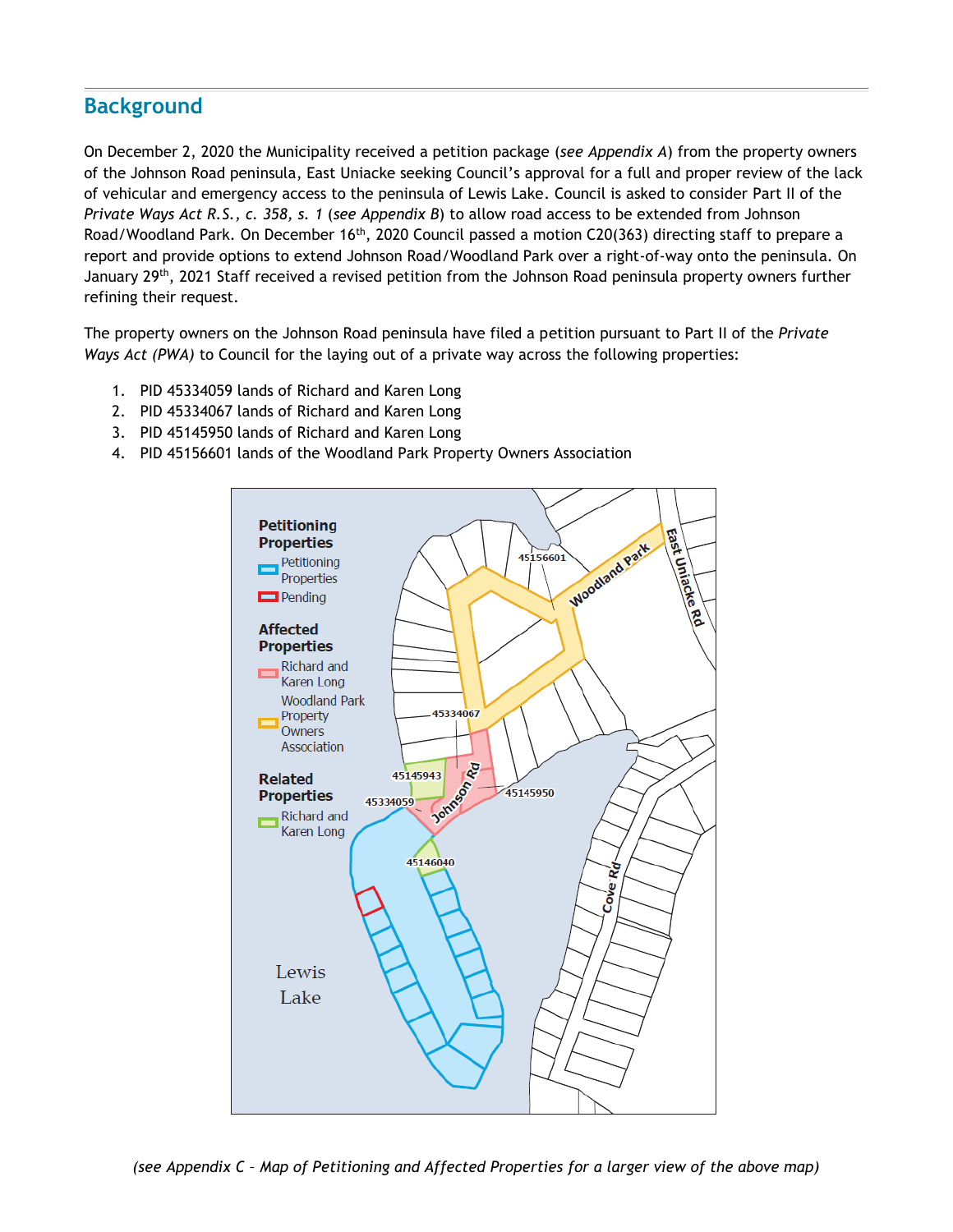There are currently seventeen (16) properties on the peninsula involved in the petition. Staff are attempting to contact one additional property owner of PID 45146206 who would otherwise be the only property on the peninsula not included in the petition. Only two (2) of the petitioning properties have clearly deeded access over a series of privately owned parcels crossing over Johnson Road and Woodland Park to East Uniacke Rd, East Uniacke. The remaining properties have access by boat via a right-of-way over the nearby Cove Road.

The only portion of Johnson Road that is passable by vehicles starts at PID 45334067 and ends around PID 45145950 both owned now by the Longs. As found in many of the letters included in the petition package, there is anecdotal evidence that historically some property owners were given permission by the property owners at the time to park on PID 45145950, and walk in to their properties from there (*also see Appendix D for further evidence)*. Staff also understand that some property owners on the peninsula have paid dues to the Woodland Park Property Owners Association for the right to use Woodland Park road (PID 45156601) as access to the above-mentioned "parking area".

In 2019 the Longs purchased PIDs 45146040, a cottage lot on the peninsula, and PID 45145950, the former described parking area. At that time, they already owned a house at PID 45145943, and the adjacent parcel PID 45334059 abutting the end of Johnson Rd for approximately twenty (20) years. Staff have been told that the Longs have since gated their property near the former parking area, and are only allowing parking and access to the property owner of both PIDs 45146057 and 45146065 who have a clearly deeded right-of-way access.

The lack of vehicular access to the properties on the Johnson Road peninsula not only presents practical issues for the property owners, but also concerns around emergency access when someone requires EHS, Fire or 911 services on the peninsula. The petition has been brought forward in light of those concerns and due to the recent developments on the properties owned by the Longs. If Council decides to grant the right-of-way access to the peninsula properties, it is the intention of the applicants to construct a 15ft wide continuation of Johnson Road over the affected PIDs, as well PID 45156155 lands of Lillian Johnson (*see Appendix E*). This would allow direct vehicular access to their properties, and would not require any additional parking area. Ms. Johnson has provided a letter of support (*see Appendix F*), noting that she is already prepared to grant all of the peninsula property owners right-of-way access across her property outside of this petition process. The applicants also reached out to the Woodland Park Property Owners Association asking if they would grant rightof-way access over their private road outside of the petition process. The Association indicated they did not think their members would be in favour; therefore, the Woodland Park road parcel PID 45156601 has been included in the petition.

## **Process**

Part II of the Act provides a means whereby landlocked property owners can acquire a right-of-way across neighboring lands. Under the Act, a property owner may apply to Council asking for the laying out of a private way or road. Council must hear the application, but has the discretion as to whether or not to grant it. If Council is not satisfied that the application should be granted, that is the end of Council's involvement.

If Council decides to grant the application, then the next steps are as follows:

- 1. **Agreement/Bylaw** Council authorizes staff to enter into an agreement with the applicants for reimbursement to the Municipality of any and all expenses incurred by the Municipality as the result of the petition. Section 29A(1) of the *PWA* allows Council to develop a separate bylaw to recover the costs specifically related to the compensation ascertained and the expenses incurred in respect thereto.
- 2. **Commissioner Review** Once an agreement has been implemented, the appointed Commissioner will then be engaged. Staff recommend that Council appoint the Municipal Solicitor, Marc Dunning with Wickwire Holm as the Commissioner. The Commissioner is to: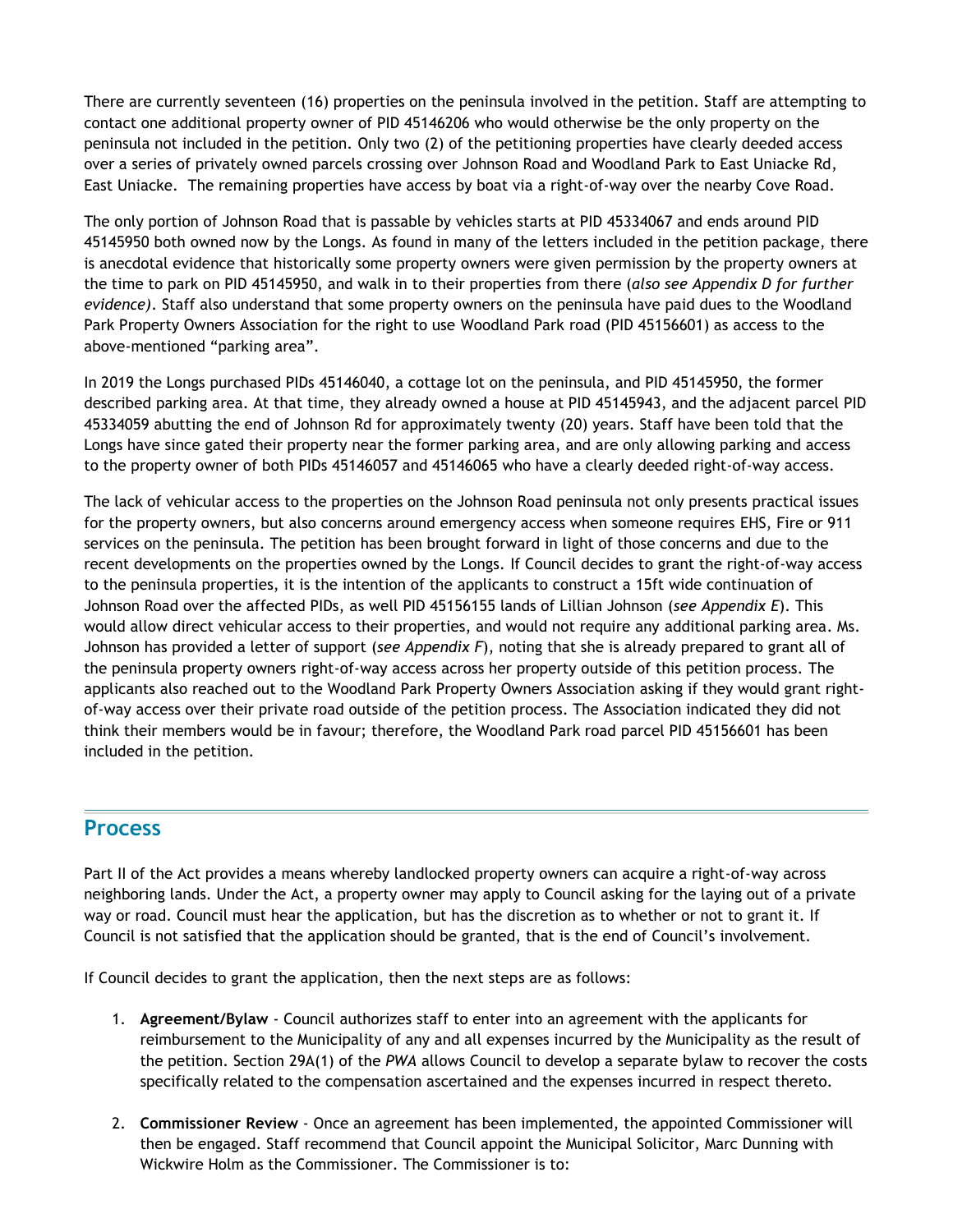- a) Examine whether the proposed private way or road is the most practicable and reasonable means of access for the person petitioning for the way or road to their land;
- b) If satisfied that the proposed private way or road is the most practicable and reasonable means of access, the Commissioner is to lay out the private way or road in the manner most advantageous to the person applying for the private way or road and least detrimental to the owner of the land through which the private way or road shall pass; and
- c) Work with the owners of the property over which the right of way will pass and the petitioner under the Act, to attempt to reach an agreement as to the compensation to be paid for the land.

Staff note that any costs associated with the Commissioner's review will be calculatedly separately from any legal advice required by Staff for Mr. Dunning's services as Municipal Solicitor related to this petition.

- 3. **Arbitration (if necessary) -** If the Commissioner cannot get the parties to agree to compensation, there is a procedure under the *PWA* for determining the amount to be paid. This procedure involves the appointment of three arbitrators: one appointed by the Commissioner; one by the affected property owners; and one by the Warden.
- 4. **Commissioner Report and Council Decision -** Once the Commissioner has fulfilled their duties and either an agreement is reached or an award for compensation is made, the Commissioner will prepare a report to Council, setting out their findings and recommendations. Council may accept or reject any recommendations contained in the report, including recommendations made with respect to compensation. If a private way is ultimately granted to the petitioner by Council, a copy of the plan setting out the private way shall be registered in the Registry of Deeds.
- 5. **Appeal –** As per Section 32(1) of the *PWA* both the applicants and the affected property owners have the opportunity to appeal to the County court within ten days of the decision of Council.

# **Budget Implications**

The potential costs associated with the process, and to be paid by Council, pursuant to the *Private Ways Act*  are as follows:

- 1. The remuneration of the Commissioner, in an amount as allowed by council.
- 2. If an agreement for compensation cannot be reached, all costs relating to arbitration and any expenses associated with this work.
- 3. Should a right-of-way be granted to the property owners on the peninsula over the aforementioned four parcels, the compensation payable to the Longs and the Woodland Park Property Owners Association.
- 4. If any party chooses to appeal Council's decision, any associated legal fees.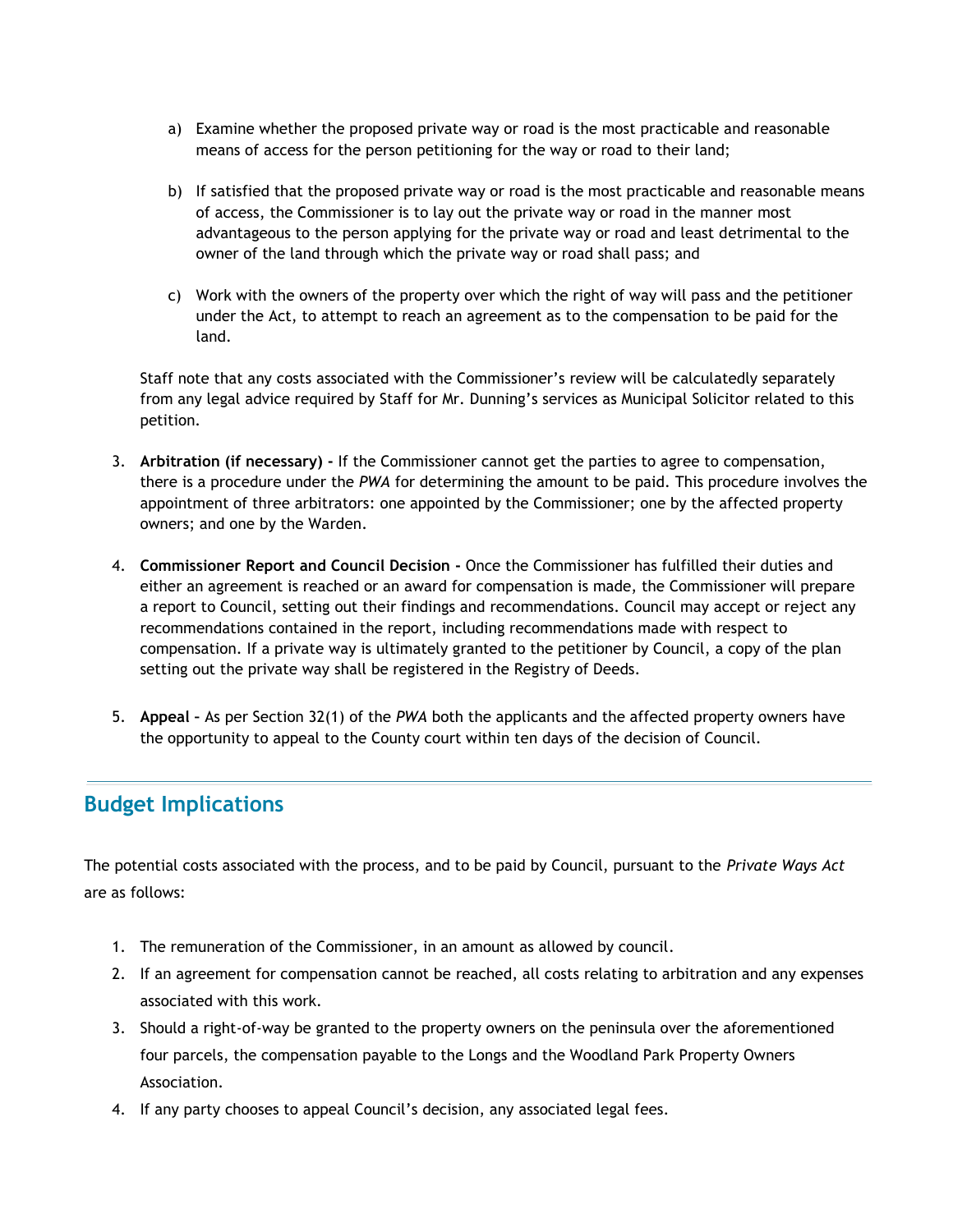Section 29 and 29A(1) of the *Private Ways Act* allows Council create a bylaw to recover the costs specifically related to the compensation ascertained and the expenses incurred in respect thereto. These costs may be recovered from any polling district in which such private way or road is made, or in whole or in part from the applicant, as Council may direct.

Section 47(5) of the *Municipal Government Act* authorizes Council to "carry out a contract… for which the municipality or council is authorized by an Act of Legislature to spend or borrow money". The *Private Ways Act* authorizes council to spend money with respect to an application under the *Private Ways Act.* Therefore, Council may enter into an agreement with the applicants to recover any costs incurred throughout the petition process.

### **Options**

- 1. Council may choose to accept the petition; authorize staff to enter into an agreement with the applicants for reimbursement of any and all related expenses; and appoint the Municipal Solicitor, Marc Dunning of Wickwire Holm the Commissioner.
- 2. Council may choose to accept the petition; authorize staff to enter into an agreement with the applicants for reimbursement of **some** related expenses, but not all; and appoint the Municipal Solicitor, Marc Dunning of Wickwire Holm the Commissioner.
- 3. Council may choose not to grant a right-of-way access from East Uniacke Rd to the properties on the Johnson Road peninsula, East Uniacke.

## **Conclusion**

The property owners of Johnson Road have submitted a petition asking Council to approve right-of-way access over PIDs 45156601, 45334067, 45145950, and 45334059 to the properties on the Johnson Road peninsula pursuant to the *Private Ways Act*. Upon thorough review of the information provided by the applicants, Staff recommend that Council accept the petition, authorize staff to enter into an agreement with the applicants to recover any costs incurred by Council in the process, and appoint Marc Dunning of Wickwire Holm as Commissioner to review the proposed right-of-way and negotiate compensation as per the *PWA* process.

### **Recommendation**

*Planning Advisory Committee recommends that Council:*

- *accept the petition for right-of-way access from East Uniacke Rd, East Uniacke to the properties on the Johnson Road peninsula as outlined as the petitioning properties on the map in Appendix C of the February 25, 2021 Staff Report, including PID 45146206 pending their approval; and*
- *to authorize staff to enter into an agreement with the applicants for reimbursement to the Municipality of any and all expenses incurred by the Municipality as the result of the petition and which are recoverable under the Private Ways Act.*
- *appoint the Municipal Solicitor, Marc Dunning as Commissioner pursuant to Section 17 of the Private Ways Act, to consider the petition of the Johnson Road peninsula property owners.*